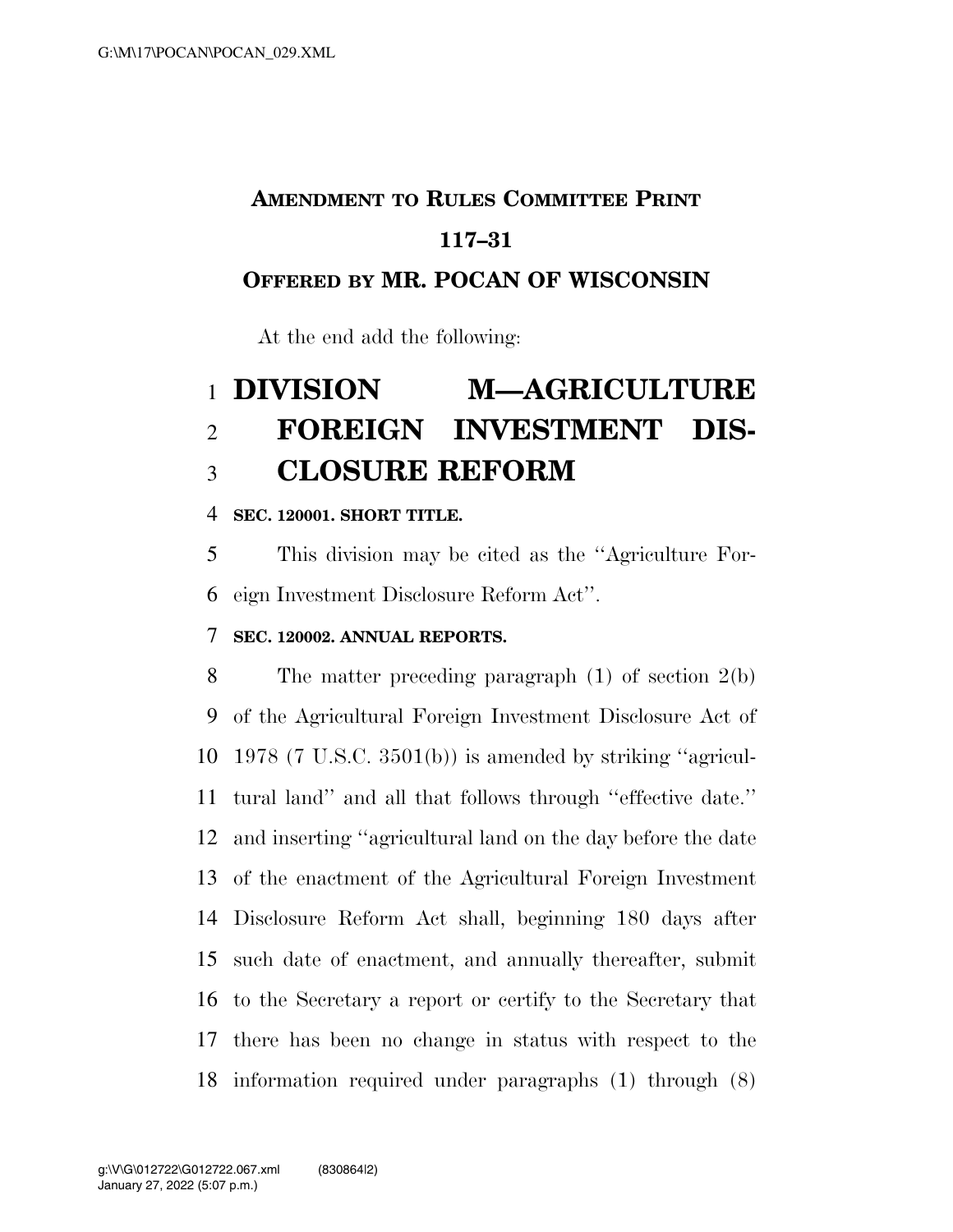since the most recent such report was submitted to the Secretary by such foreign person.''.

#### **SEC. 120003. REPORTS TO CONGRESS.**

 The Agricultural Foreign Investment Disclosure Act of 1978 (7 U.S.C. 3501 et seq.) is amended by inserting after section 4 the following:

#### **''SEC. 5. REPORTS TO CONGRESS.**

 ''(a) Beginning 180 days after the date of the enact- ment of the Agricultural Foreign Investment Disclosure Reform Act, and annually thereafter, the Secretary shall, using information obtained under section 2, submit to the Congress a report on foreign investment in agricultural land in the United States.

 ''(b) Beginning 90 days after the date of the enact- ment of the Agricultural Foreign Investment Disclosure Reform Act, the Secretary shall, using information ob- tained under section 2, publish on the internet website of the Department of Agriculture, and update every 90 days thereafter, a database listing the agricultural lands owned by foreign persons. Such listing shall be limited to the in- formation described in paragraphs (1), (3), (4), (5), and (7) of section 2(b), or if applicable, the certification made to the Secretary pursuant to such subsection.

24  $\cdot$  (c)(1) Not later than 90 days after the end of each covered period, the Secretary shall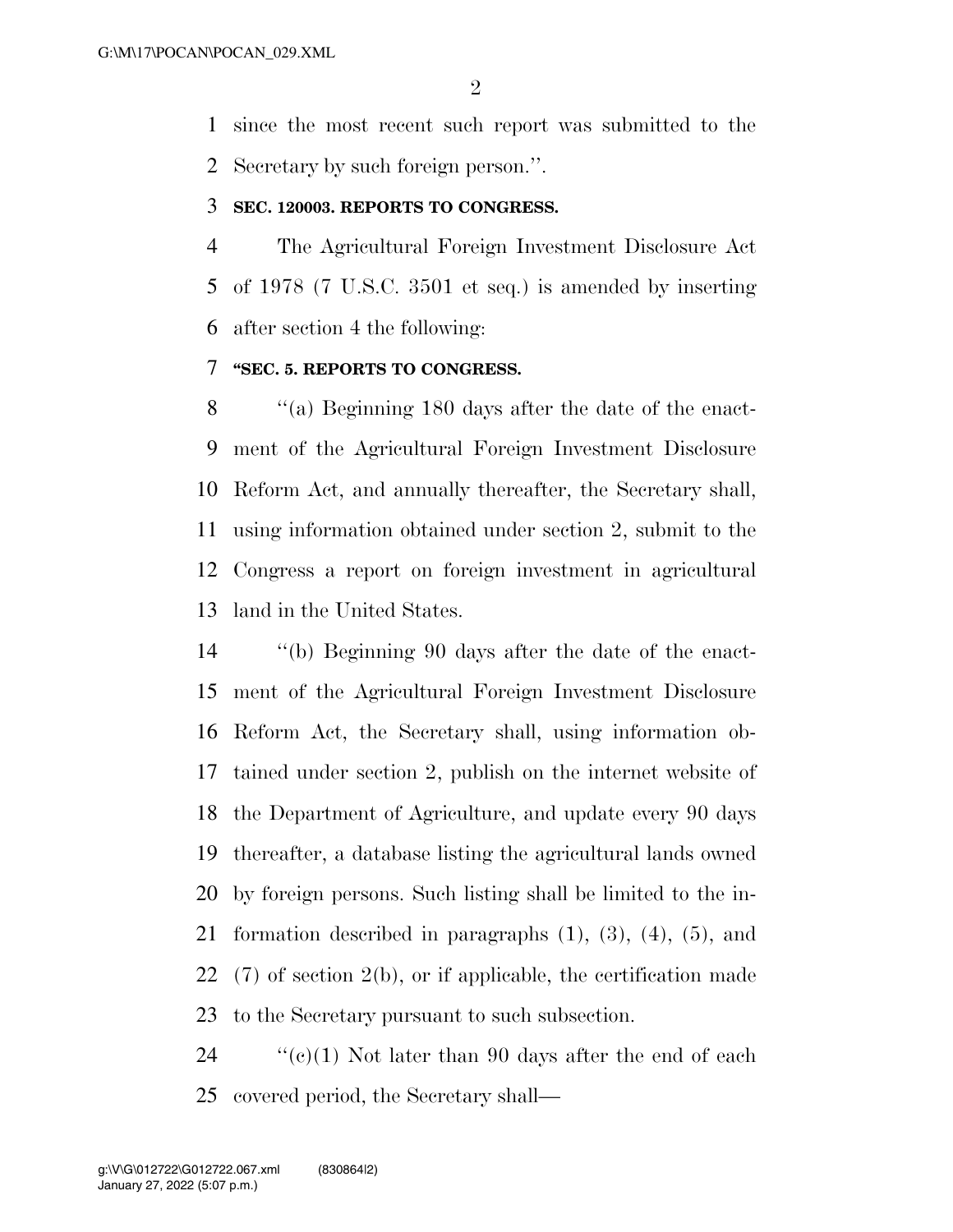3

| $\mathbf{1}$   | "(A) analyze information obtained by the Sec-           |
|----------------|---------------------------------------------------------|
| $\overline{2}$ | retary under section 2 and determine the effects of     |
| 3              | foreign persons acquiring, transferring, and holding    |
| $\overline{4}$ | agricultural land, particularly the effects of such ac- |
| 5              | quisitions, transfers, and holdings on family farms,    |
| 6              | rural communities and the domestic food supply;         |
| 7              | and                                                     |
| 8              | "(B) transmit to the President and Congress a           |
| 9              | report on the findings and conclusions of the Sec-      |
| 10             | retary regarding—                                       |
| 11             | "(i) each analysis and determination made               |
| 12             | under subparagraph $(A)$ ;                              |
| 13             | "(ii) trends and patterns in foreign acqui-             |
| 14             | sitions, transfers, and holdings of agricultural        |
| 15             | land; and                                               |
| 16             | "(iii) recommendations to Congress with                 |
| 17             | respect to the data and analysis.                       |
| 18             | $\lq(2)$ In this subsection, the term 'covered period'  |
| 19             | means each of the following periods:                    |
| 20             | "(A) The 10-year period beginning on the date           |
| 21             | of the enactment of Agricultural Foreign Investment     |
| 22             | Disclosure Reform Act.                                  |
| 23             | "(B) Each $10$ -year period thereafter.".               |